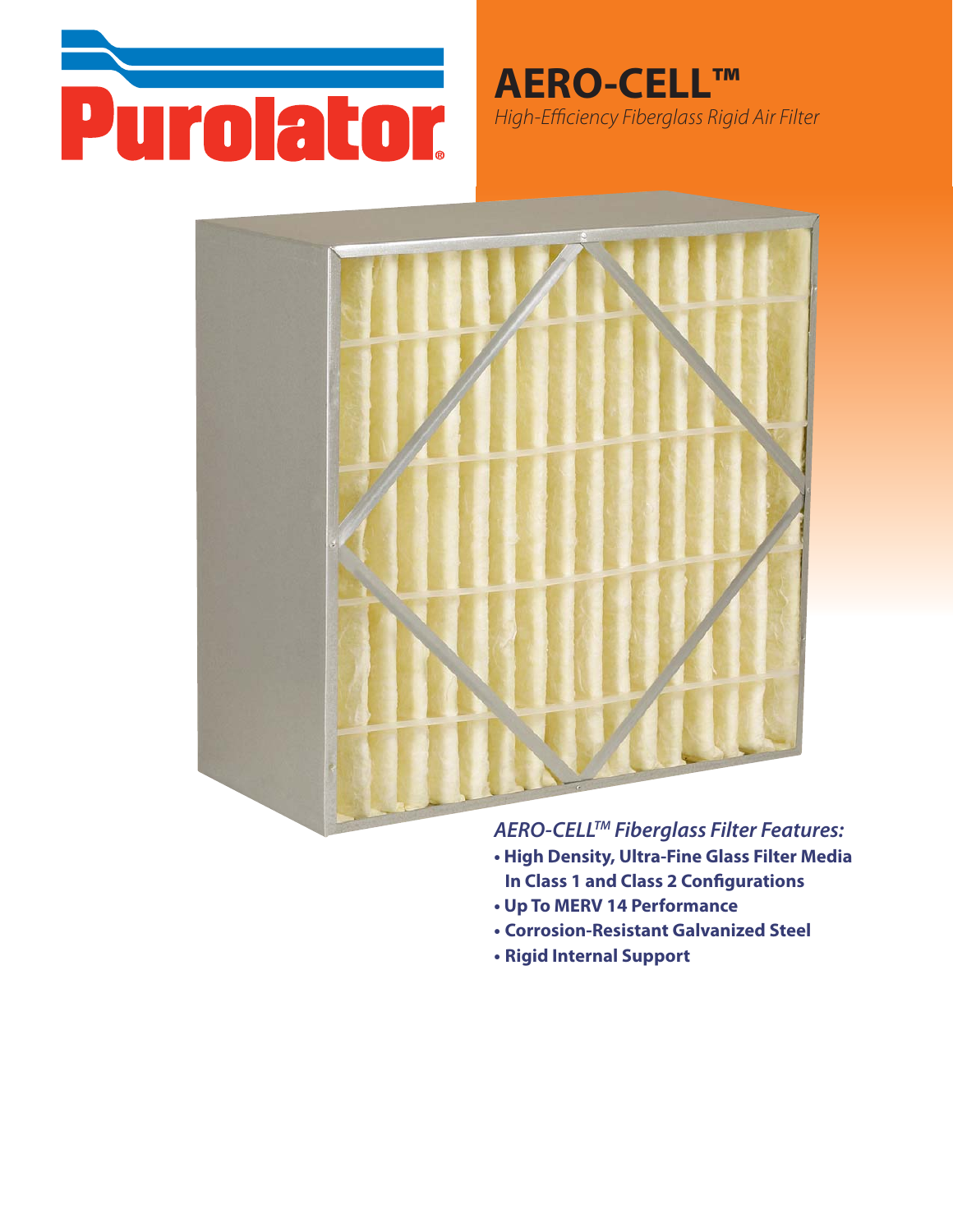# **AERO-CELL™**

**Anglied Autor**<br>High-Efficiency Fiberglass Rigid Air Filter



Pleat stabilizers

The AERO-CELL™ is a rigid air filter engineered to provide medium and high-efficiency filtration combined with a prolonged life cycle. Its box filter construction eliminates the need for retainers and special external wire media supports. A high surface area-to-depth ratio provides the maximum amount of effective filter media in areas of minimum in-line duct space. The result: A rigid, stable filter with consistent performance in a variety of operating conditions.

### **Frame Construction**

**Frame Construction** The AERO-CELL™ perimeter frame is constructed of high strength, corrosion-resistant, galvanized steel. To prevent air bypass, the filter pak is sealed to the frame on all sides. Filter integrity is maintained by pleat stabilizers which are bonded to both the air entry and air exit sides of the pak.

### **Media and Backing**

Each Purolator AERO-CELL™ filter utilizes a highdensity filter media composed of ultra-fine glass fibers laminated to reinforced, high-strength nylon backing. The media is continuously bonded to expanded, corrosion-resistant, electro-galvanized steel which allows a 95% open face area.

Each AERO-CELL<sup>™</sup> filter is constructed to meet Underwriters Laboratories, Inc. requirements for Class 2 air filters. Class 1 model also available where required.

### **Pleat Configuration**

To achieve a maximum dust holding capacity while minimizing pressure loss and replacement frequencies, the AERO-CELL™ incorporates aerodynamically wedge-shaped pleats into its design. The expanded metal backing and stationary pleat spacers allow consistent pleat configuration.

High-density, ulltra-fine

The AERO-CELL™ is capable of withstanding 7.0" w.g. pressure drops without noticeable media-pak deterioration, and will operate to a final resistance of 1.5" w.g. Available in a variety of filtering efficiencies and sizes, the AERO-CELL™ will satisfy and effectively service most applications.

In Variable Air Volume (VAV) applications, the AERO-CELL™ maintains consistent filtering performance throughout a full range of velocities.

### **Interchangeable**

The AERO-CELL™ filter is designed to be completely interchangeable with all makes and types of medium to high-efficiency rigid cell filters. When used with Purolator conversion filter clips, existing side access and built-up filter banks are easily converted to support the AERO-CELL™.

In high dust concentration applications, the life of an AERO-CELL™ is extended by the use of a prefilter. The Purolator MARK 80-D<sup>®</sup> and Hi-E 40<sup>™</sup> pleated filters have proven effective in such situations.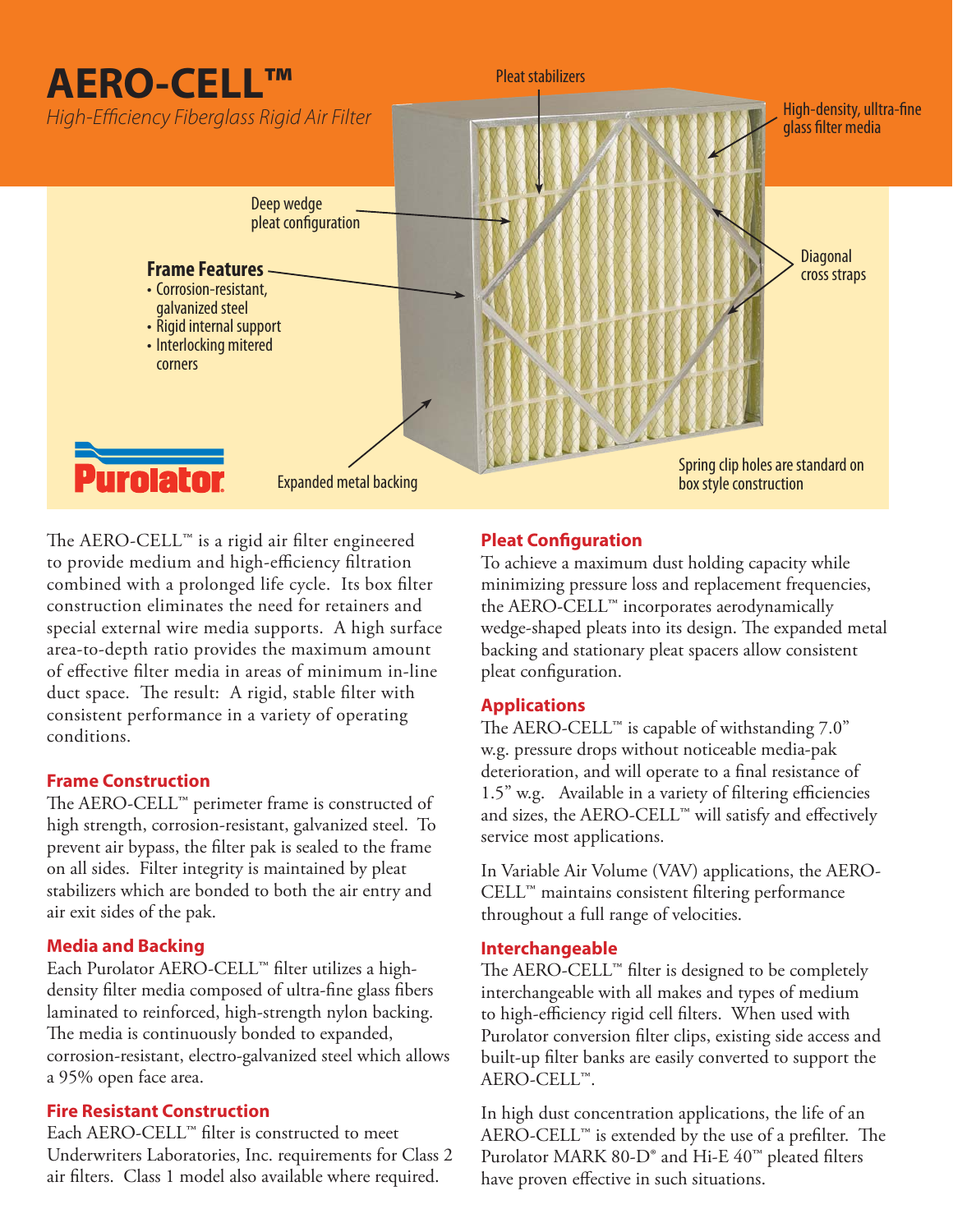### **Product Specification**

Air filters shall be the high-efficiency, deep-pleated, disposable, rigid-cell type. The filter media shall be a high loft blanket composed of randomly oriented ultra-fine glass fibers laminated to a non-woven backing.

Each filter shall have a rated airflow of cfm, and initial resistance not to exceed \_\_\_\_, and a final resistance of \_\_\_\_ w.g. Each filter shall have no less than \_\_\_\_ square feet of media area.

The filter media shall be continuously bonded to a heavy-duty, 28-gauge, corrosion-resistant, electrogalvanized steel, expanded metal grid with an open face area of not less than 95%.

To inhibit dirty air bypas, the media grid assembly shall be bonded to all interior surfaces of the enclosure frame. The support grid shall be formed into a wedge

configuration to optimize usage of the filter media. Pleat spacers shall be permanently installed.

The enclosure frame shall be constructed of corrosionresistant galvanized steel in such as manner as to produce a rigid, durable filter. The filter shall be the AERO-CELL™ as manufactured by Purolator Air Filtration. Filters shall be listed and rated by Underwriters laboratories, Inc. as Class 2.

### **Prefilters**

Prefilters shall be the 2" or 4" medium efficiency (25 - 30%) pleated, disposable type, constructed with a nonwoven cotton media supported by an expanded metal support backing and enclosed in a heavy duty, high wet strength board frame. The filter shall be the MARK 80- D<sup>®</sup> or Hi-E 40<sup>™</sup> type as manufactured by Purolator Air Filtration.



#### **Holding Frames**

Holding frames shall be constructed of heavy duty, 16-gauge galvanized steel with flush-mitered, welded corners. The frame shall be suplied with closed cell eps/ polyethyl/butyl gasket secured to the rear seating flanges of the frame. Each frame shall be supplied with positive sealing filter locks. The holding frames shall be the PURO® Frame type manufactured by Purolator Air Filtration.

#### **Side Access Housings**

Housing shall be side-servicing from either end through access doors fitted with positive pressure trip lock latches and gasketed inside doors, parallel to the filter track. Housings shall be constructed of heavy duty 16-gauge galvanized steel. The housing shall be equipped with both a 2" prefilter track and a 1" final filter track. Each track shall be constructed of extruded aluminum combined with reinforced nylon pile air seals to create a corrosion-resistant, air-tight seal.

\*Optional 1-1/8" header is available upon request